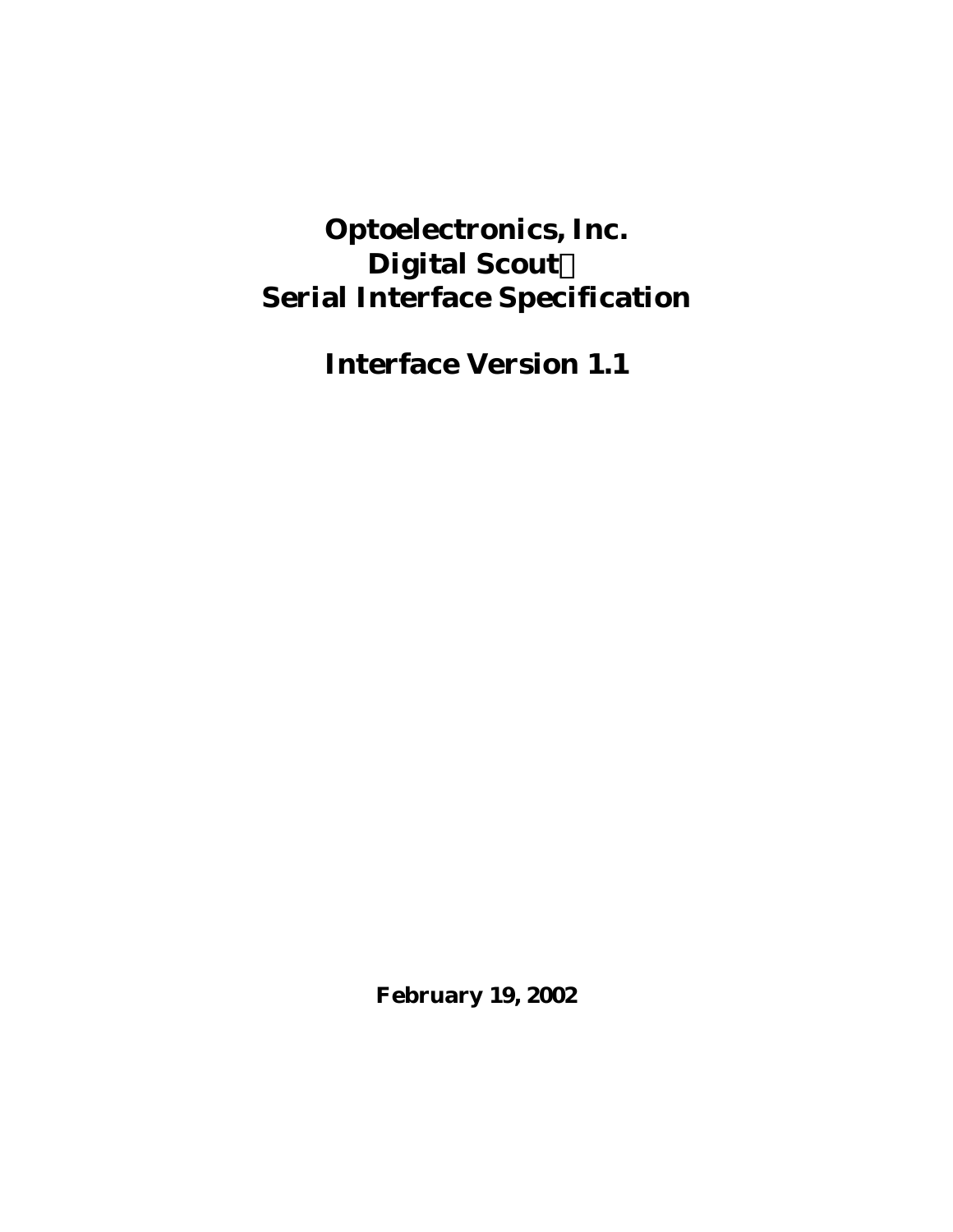## **INTRODUCTION**

This document describes the serial interface of the Digital Scout<sup> $M$ </sup>, a hand-held frequency counter capable of measuring the frequency of pulsed or continuous wave (CW) VHF and UHF transmitters and other signal sources. The Digital Scout™ is also capable of storing up to 1000 frequencies, as well as the number of occurrences, or "hits", of each frequency. This frequency data can then be downloaded to a personal computer for logging and analysis.

This document was written to assist the programmer in developing computer software applications for the Digital Scout<sup>TM</sup>.

Optoelectronics, Inc. assumes no responsibility for the accuracy of the information contained in this document. Optoelectronics, Inc. is under no obligation to provide technical support on matters pertaining to this document, or to provide notification of changes or corrections to this document. To inquire about possible revisions, or to order copies of this document, contact the factory. A nominal fee may be charged to cover printing and shipping costs.

> **OPTOELECTRONICS, INC. 5821 N.E. 14th Avenue Fort Lauderdale, FL 33334 Phone: (954) 771-2050 FAX: (954) 771-2052 www.optoelectronics.com**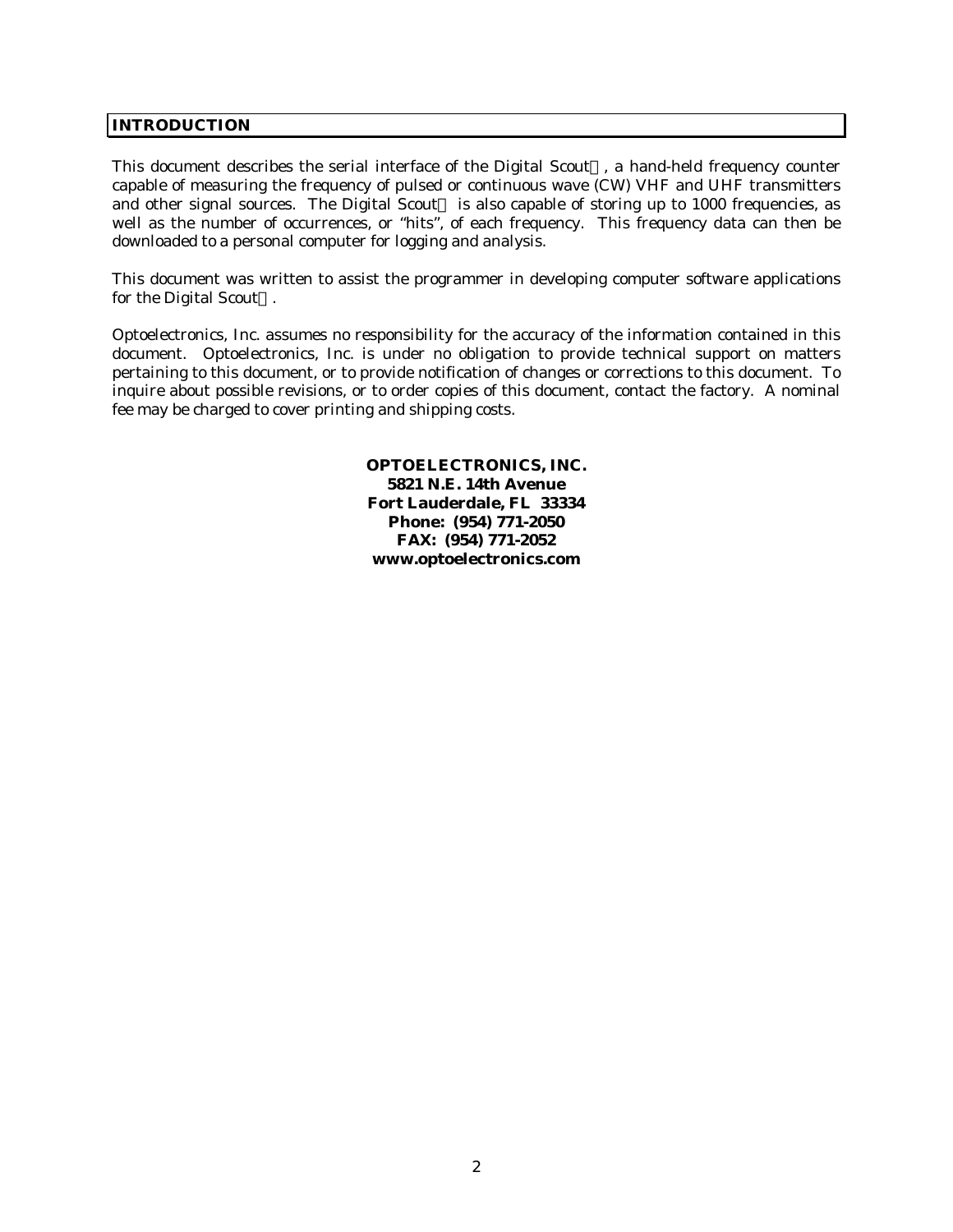## **ABOUT CI-5**

The command structure of the Digital Scout<sup> $TM$ </sup> serial interface conforms to the Icom CI-V interface standard. However, Optoelectronics has added enhancements in the form of additional commands and features. Optoelectronics has, therefore, modified the name of this new enhanced interface to CI-5.

Also, unlike the original Icom CI-V interface, and the CI-5 interface on most Optoelectronics products, the Digital Scout<sup>™</sup> serial interface is full-duplex with RS-232C compatible voltage levels. The communications parameters for the serial interface are listed in Table 1 below.

| <b>DATA RATE</b>  | 9600 bps    |
|-------------------|-------------|
| <b>START BITS</b> |             |
| <b>DATA BITS</b>  | 8           |
| <b>PARITY</b>     | <b>NONE</b> |
| <b>STOP BITS</b>  |             |

**Table 1. Communications Parameters.**

To connect the Digital Scout<sup> $M$ </sup> to a personal computer, a miniature (3.5 mm) stereo phone jack is provided on the top panel. The Digital Scout<sup>™</sup> receives commands on the RING terminal and transmits responses on the TIP terminal of the stereo phone jack. Signal ground is provided on the SHIELD terminal of the phone jack. Since the Digital Scout<sup>TM</sup> serial interface is compatible with RS-232C voltage levels, no external interface converter box is required to connect the Digital Scout<sup> $M$ </sup> to a standard personal computer COM port. An interface cable for connecting the Digital Scout<sup>™</sup> to a PC is available.

For ReactionTune<sup> $M$ </sup> applications, a subminiature (2.5 mm) phone jack is provided on the top panel. The TIP terminal provides the TTL equivalent of the RS-232 transmit data signal to drive ReactionTune<sup> $TM$ </sup>-capable receivers. Signal ground is provided on the SHIELD terminal of the phone jack.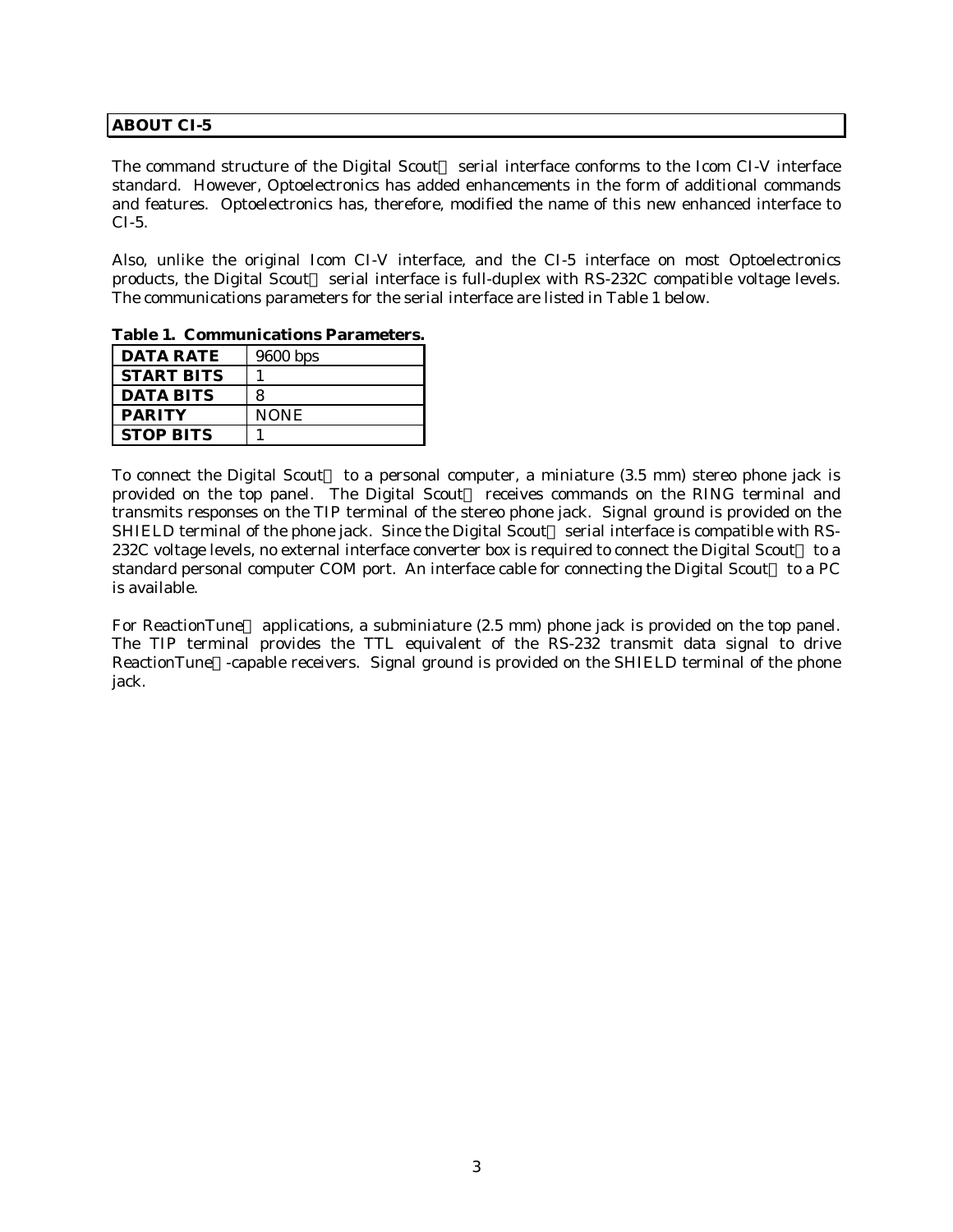### **COMMAND REFERENCE**

The Digital Scout<sup> $M$ </sup> accepts commands over the CI-5 RS-232 interface when CI-5 COMMAND interface is selected from the front panel. In this section, all CI-5 command and response bytes are expressed in hexadecimal notation. The Digital Scout<sup>TM</sup> recognizes 14 different commands, which are summarized in Table 2 below.

Following the command summary table is a detailed description of each of the commands, including examples illustrating their use. In the command descriptions, "ra" refers to the RECEIVE ADDRESS, and "ta" refers to the TRANSMIT ADDRESS.

The RECEIVE ADDRESS is the address of the Digital Scout<sup> $m$ </sup>, which is fixed at 9E. Each CI-5 device has its own unique address. The Digital Scout™ will not process any command in which the RECEIVE ADDRESS is not 9E. However, the Digital Scout<sup>TM</sup> will process commands with a RECEIVE ADDRESS of 00, but all command responses will be suppressed. A RECEIVE ADDRESS of 00 has special meaning. It provides a means for a device on a CI-5 bus to transmit a command to all other devices simultaneously. However, since several simultaneous responses would cause a collision, the responses are suppressed. Because the Digital Scout<sup> $M$ </sup> serial interface is an RS-232C interface, the Digital Scout<sup>TM</sup> will be the only device connected to the host computer.

The TRANSMIT ADDRESS is the address of the device which is transmitting the command to the Digital Scout<sup> $M$ </sup>. In most cases, this device is a personal computer executing application software, usually referred to as the CONTROLLER. The standard address for the CONTROLLER is E0, but most any address can be used for the TRANSMIT ADDRESS. However, the TRANSMIT ADDRESS must be in the range 01 to EF. Also, the Digital Scout<sup>TM</sup> will not process any command in which the TRANSMIT ADDRESS matches its own address, 9E.

It is important to remember that the values specified are not ASCII characters, but are bytes expressed in hexadecimal notation. For example, "FE" represents a single byte with a value of 0xFE (hexadecimal), or 254 (decimal). It does not represent the ASCII character "F" followed by the ASCII character "E", a two-byte sequence.

| o<br><b>COMMAND</b> | <b>SUB-COMMAND</b> | <b>DESCRIPTION</b>            |
|---------------------|--------------------|-------------------------------|
| 03                  |                    | <b>Read Frequency</b>         |
| 04                  |                    | <b>Read Mode</b>              |
| 06                  |                    | <b>Write Mode</b>             |
| 15                  | 01                 | <b>Read Squelch Status</b>    |
| 15                  | 02                 | <b>Read Signal Strength</b>   |
| 7F                  | 09                 | <b>Read Identification</b>    |
| 7F                  | 12                 | <b>Read Squelch Setting</b>   |
| 7F                  | 13                 | <b>Write Squelch Setting</b>  |
| 7F                  | 20                 | <b>Read Configuration</b>     |
| 7F                  | 21                 | <b>Write Configuration</b>    |
| 7F                  | 22                 | <b>Read Frequency Memory</b>  |
| 7F                  | 23                 | <b>Read Hits Memory</b>       |
| 7F                  | 24                 | <b>Clear Memory</b>           |
| 7F                  | 25                 | <b>Write Frequency Memory</b> |

**Table 2. Digital ScoutÔ CI-5 Interface Command Summary.**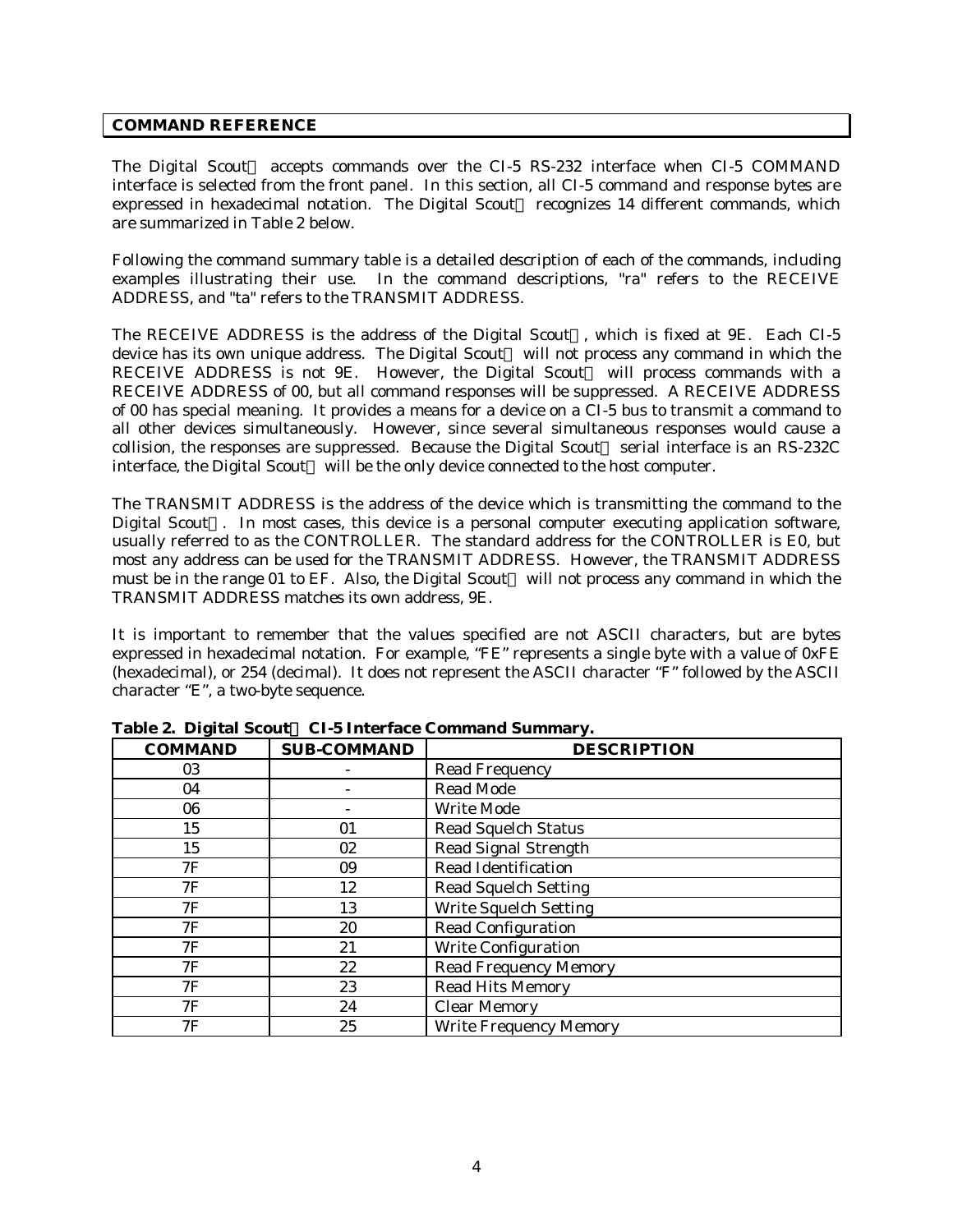#### **READ FREQUENCY**

#### **Command:**

FE FE ra ta 03 FD

**Example:**

|  | 9E. | F۵ | 03 | ED |
|--|-----|----|----|----|

**Response:**

| <br>treauency |  |
|---------------|--|
|---------------|--|

**Examples:**

| 162.550000 MHz                                       |  |  |  |  |  |
|------------------------------------------------------|--|--|--|--|--|
| FE   FE   E0   9E   03   00   00   55   62   01   FD |  |  |  |  |  |

1045.725000 MHz

| FE   FE   E0   9E   03   00   50   72   45   10   FD |  |  |  |  |  |  |  |  |  |  |
|------------------------------------------------------|--|--|--|--|--|--|--|--|--|--|
|------------------------------------------------------|--|--|--|--|--|--|--|--|--|--|

| ±rror |   |    |  |     |
|-------|---|----|--|-----|
|       | ᄕ | ⊏∩ |  | . . |

### **Description:**

This command instructs the unit to send the current frequency measurement result. This command is only valid when FREQUENCY mode is selected.

The frequency data is in the form of 5 bytes, each consisting of 2 BCD digits. The order of the 10 BCD digits is as follows: 10 Hz digit, 1 Hz digit, 1 kHz digit, 100 Hz digit, 100 kHz digit, 10 kHz digit, 10 MHz digit, 1 MHz digit, 1 GHz digit, 100 MHz digit. See the examples shown above.

If the command length is incorrect, or if FREQUENCY mode is not selected, then the command is ignored, and the error response is returned.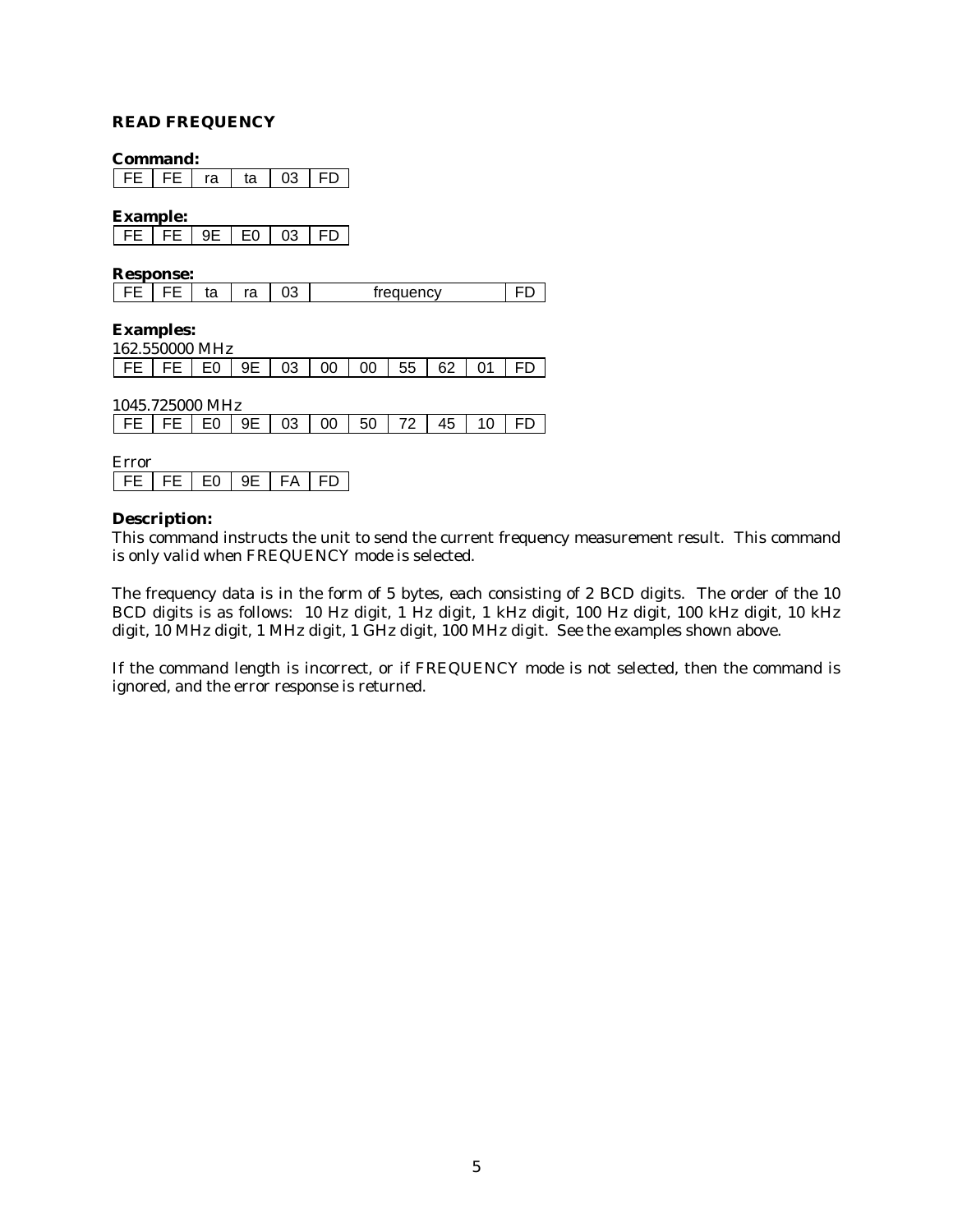### **READ MODE**

#### **Command:**

FE FE ra ta 04 FD

**Example:**

|  | ⊸. | F۵ | $\bigcap$ |  |
|--|----|----|-----------|--|

#### **Response:**

- is a BCD value representing the selected operating mode. BCD values are encoded as follows: ms
	- 00: FREQUENCY mode
	- 01: SIGNAL STRENGTH mode
	- 02: MEMORY mode
	- 03: CLEAR MEMORY mode
	- 04: AUTO STORE mode
	- 05: RESOLUTION mode
	- 06: MIN PULSE WIDTH mode
	- 07: FILTER mode
	- 08: FREQ DISPLAY mode
	- 09: INTERFACE mode
	- 10: RECEIVER mode
	- 11: PCR1000 VOLUME mode
	- 12: PCR1000 SQUELCH mode
	- 13: APO mode
	- 14: BEEPER mode
	- 15: VIBRATOR mode

## **Examples:**

MEMORY mode FE FE E0 9E 04 02 FD

RESOLUTION mode

RECEIVER mode FE FE E0 9E 04 10 FD

Error FE FE E0 9E FA FD

### **Description:**

This command instructs the unit to send the current operating mode.

The mode data is in the form of 1 byte, consisting of 2 BCD digits. See the examples shown above.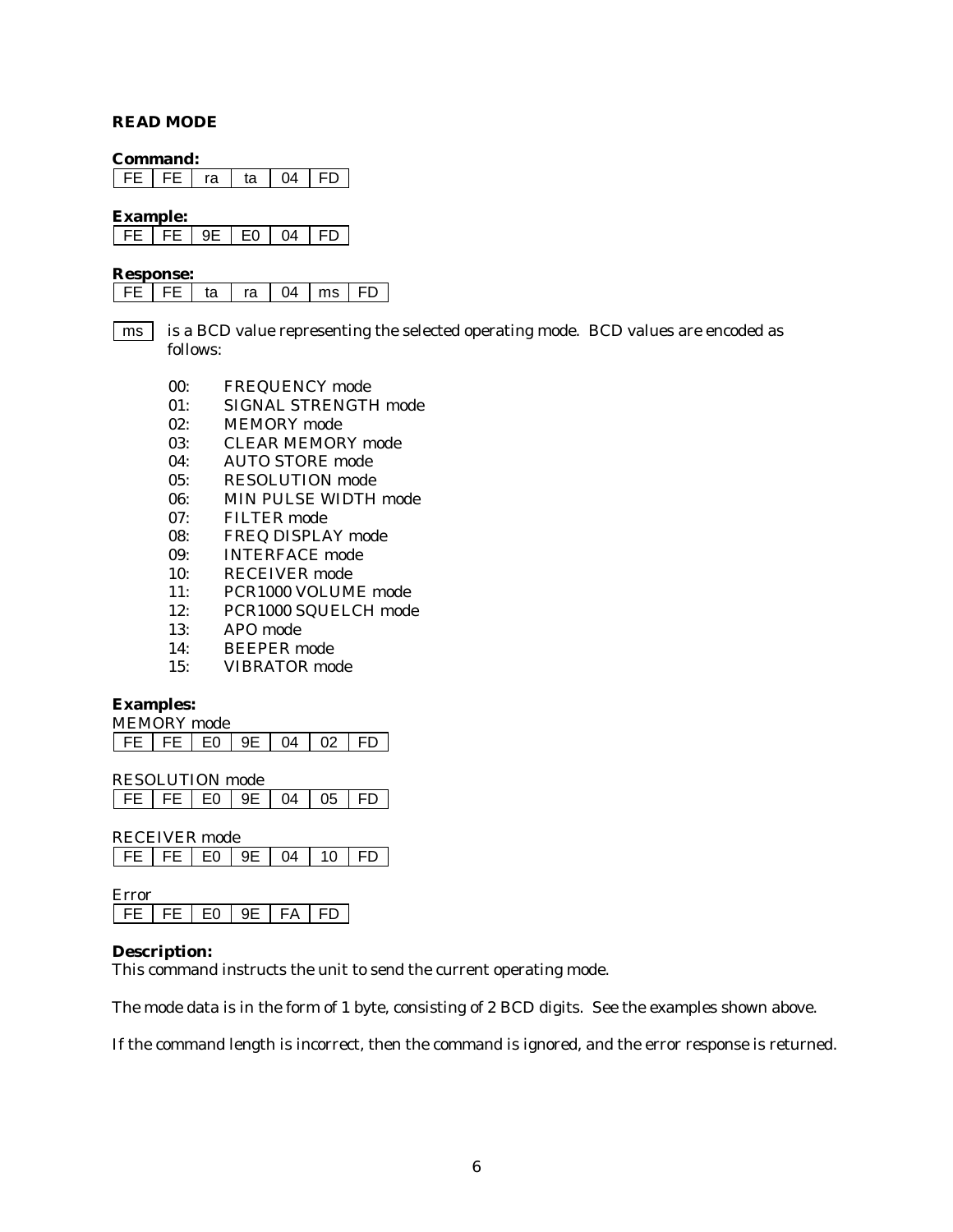#### **WRITE MODE**

#### **Command:**

FE | FE | ra | ta | 06 | ms | FD |

is a BCD value representing the selected operating mode. BCD values are encoded as follows: ms

- 00: FREQUENCY mode
- 01: SIGNAL STRENGTH mode
- 02: MEMORY mode
- 03: CLEAR MEMORY mode
- 04: AUTO STORE mode
- 05: RESOLUTION mode
- 06: MIN PULSE WIDTH mode
- 07: FILTER mode
- 08: FREQ DISPLAY mode
- 09: INTERFACE mode
- 10: RECEIVER mode
- 11: PCR1000 VOLUME mode
- 12: PCR1000 SQUELCH mode
- 13: APO mode
- 14: BEEPER mode
- 15: VIBRATOR mode

## **Examples:**

FREQUENCY mode

FE FE 9E E0 06 00 FD

SIGNAL STRENGTH mode

| 06<br>-91 |
|-----------|
|-----------|

APO mode

FE FE 9E E0 06 13 FD

**Response:**

| FΑ<br>or. |
|-----------|
|-----------|

#### **Examples:**

| FF 1 | 도는 그 | ิ⊫∩ ∶ | ⊏ ⊏ | FB. | FD |
|------|------|-------|-----|-----|----|

Error  $\mid$  FE  $\mid$  FE  $\mid$  E0  $\mid$  9E  $\mid$  FA  $\mid$  FD

#### **Description:**

This command selects the operating mode.

The mode select data is in the form of 1 byte, consisting of 2 BCD digits. See the examples shown above.

If the command length is incorrect, or if the mode select code is not valid, then the command is ignored, and the error response is returned.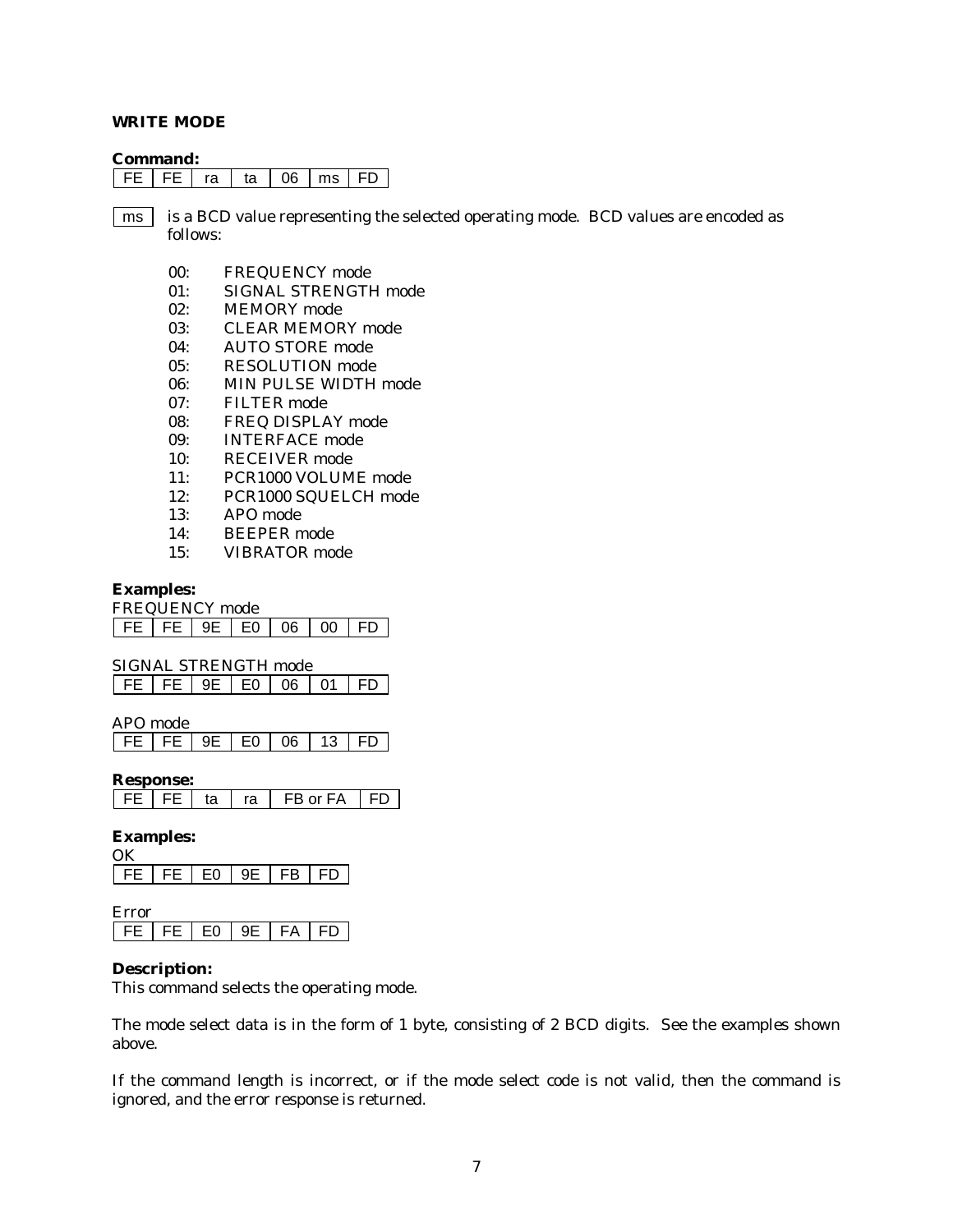## **READ SQUELCH STATUS**

**Command:**

FE FE ra ta 15 01 FD

**Example:**

| l FF III | $FF \perp 9F$ | 15 | ∩1 · |  |
|----------|---------------|----|------|--|

#### **Response:**

| FE   FE   ta   ra   15   01   sd   FD |  |  |  |
|---------------------------------------|--|--|--|
|                                       |  |  |  |

is a BCD value representing the current squelch status. BCD values are encoded as follows: sd

00: Squelch CLOSED

01: Squelch OPEN

02: Squelch PULSED

## **Examples:**

| Squelch closed                        |  |  |  |  |  |  |  |  |  |  |
|---------------------------------------|--|--|--|--|--|--|--|--|--|--|
| IFE IFE IEO I 9E I 15 I 01 I 00 IFD I |  |  |  |  |  |  |  |  |  |  |

Squelch open

| FE   FE   E0   9E   15   01   01   FD |  |
|---------------------------------------|--|
|---------------------------------------|--|

Error

 $FE$   $FE$   $E0$   $9E$   $FA$   $FD$ 

#### **Description:**

This command instructs the unit to send the current squelch status. This command is only valid when FREQUENCY mode is selected.

The squelch status data is in the form of 1 byte, consisting of 2 BCD digits. See the examples shown above.

If the command length is incorrect, or if FREQUENCY mode is not selected, then the command is ignored, and the error response is returned.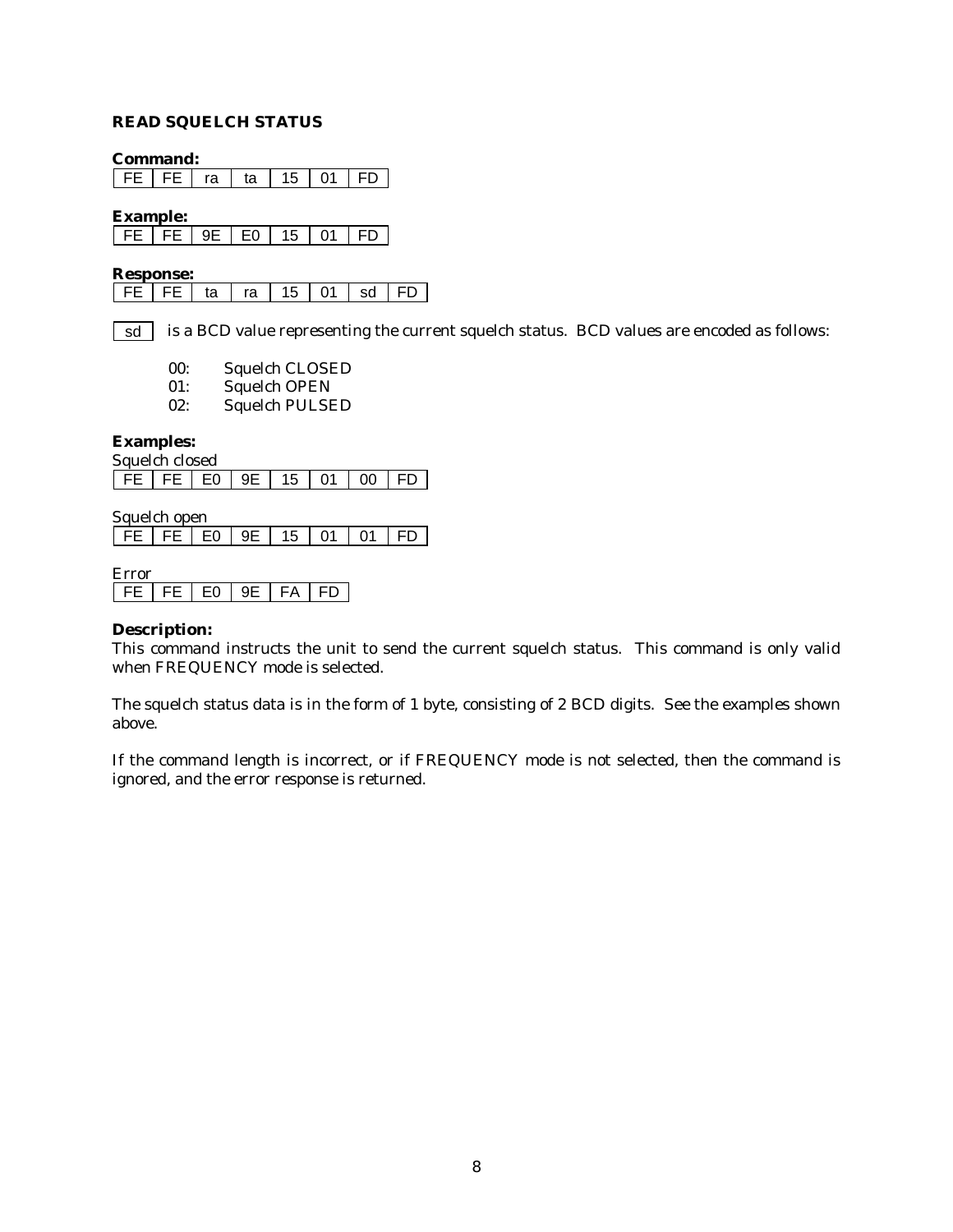## **READ SIGNAL STRENGTH**

**Command:**

FE FE ra ta 15 02 FD

**Example:**

|  |  | FE   FE   9E   E0   15   02   FD |  |
|--|--|----------------------------------|--|

**Response:**

|  |  |  |  |  |  | FE   FE   ta   ra   15   02   ss | I FD I |
|--|--|--|--|--|--|----------------------------------|--------|
|--|--|--|--|--|--|----------------------------------|--------|

**Examples:**

| $-6.2$ dBm  |             |                |    |    |     |    |    |    |  |  |
|-------------|-------------|----------------|----|----|-----|----|----|----|--|--|
| <b>FE</b>   | FE          | E <sub>0</sub> | 9E | 15 | 02  | 00 | 62 | FD |  |  |
|             |             |                |    |    |     |    |    |    |  |  |
|             | $-21.7$ dBm |                |    |    |     |    |    |    |  |  |
| FE          | FE          | E0             | 9Ε | 15 | 02  | 02 | 17 | FD |  |  |
|             |             |                |    |    |     |    |    |    |  |  |
| $-53.4$ dBm |             |                |    |    |     |    |    |    |  |  |
| FE          | FE          | E <sub>0</sub> | 9E | 15 | 02  | 05 | 34 | FD |  |  |
|             |             |                |    |    |     |    |    |    |  |  |
| Error       |             |                |    |    |     |    |    |    |  |  |
| FE          | FE.         | F۵             | 9Ε | FA | ED. |    |    |    |  |  |

#### **Description:**

This command instructs the unit to send the current signal strength. This command is only valid when SIGNAL STRENGTH mode is selected.

The signal strength data is in the form of 2 bytes, each consisting of 2 BCD digits. The signal strength is reported in units of absolute dBm at 0.1 dB resolution, as measured at the antenna connector. The reported signal strength ranges from a maximum signal level of 0.0 dBm to a minimum signal level of -70.0 dBm. A minus sign is implied. See the examples shown above.

If the command length is incorrect, or if SIGNAL STRENGTH mode is not selected, then the command is ignored, and the error response is returned.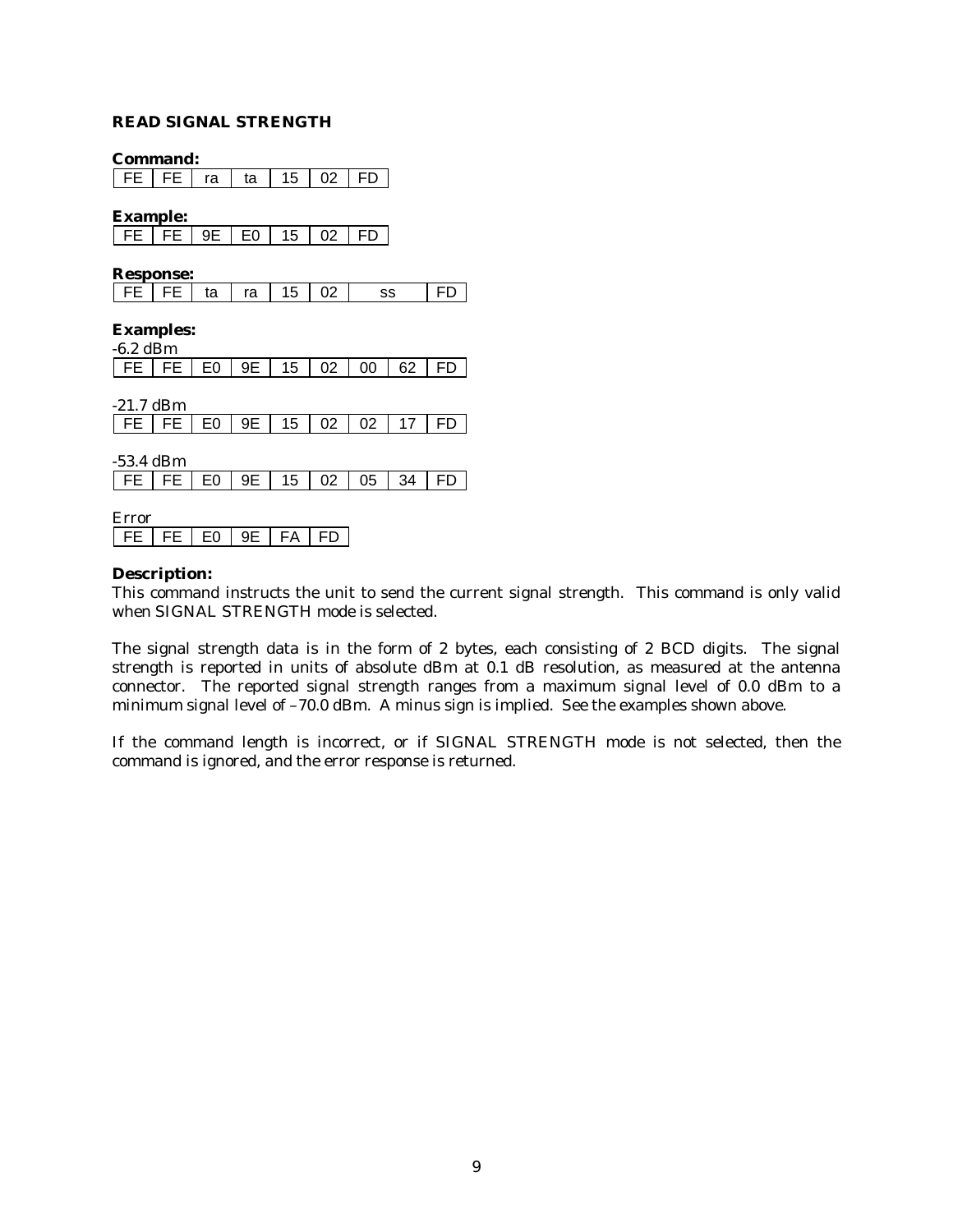## **READ IDENTIFICATION**

#### **Command:**

FE FE ra ta 7F 09 FD

**Example:**

| Ш | - |  | ١۵<br>- |  |
|---|---|--|---------|--|

**Response:**

## **Example:**

| Digital Scout™, software version 2.6, interface version 1.1 |  |  |  |                                          |  |  |  |  |  |  |  |
|-------------------------------------------------------------|--|--|--|------------------------------------------|--|--|--|--|--|--|--|
|                                                             |  |  |  | $FE$ FE FE EO 9E 7F 09 44 53 43 26 11 FD |  |  |  |  |  |  |  |

| $\mathbf{a}$ |     |   |  |
|--------------|-----|---|--|
|              | . . | Ð |  |

## **Description:**

This command instructs the unit to send the identification information.

The identification data is in the form of 5 bytes, each consisting of 2 digits. The first 6 digits uniquely identify the device. The next 2 BCD digits indicate the current software version. The last 2 BCD digits indicate the current interface version.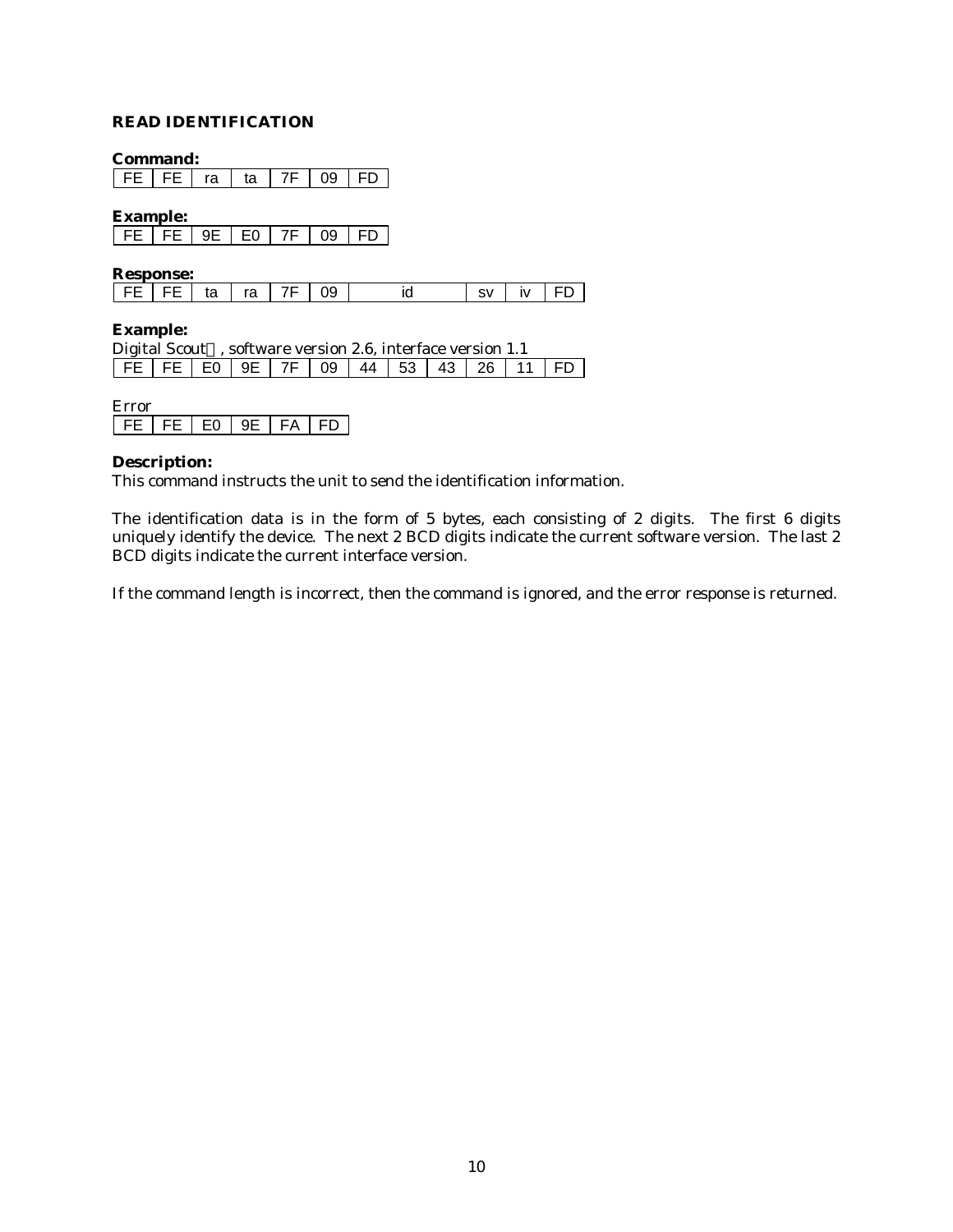## **READ SQUELCH SETTING**

**Command:**

 $\sqrt{FE}$  FE  $ra$  ta  $7F$  12 FD

**Example:**

|  |  | FE FE 9E FO F7F | 12 <sup>7</sup> | I ED I |
|--|--|-----------------|-----------------|--------|
|  |  |                 |                 |        |

**Response:**

|  | $\sim$ |  | sauelch |  |
|--|--------|--|---------|--|
|--|--------|--|---------|--|

**Examples:**

| Squelch 0 |  |  |  |                                            |
|-----------|--|--|--|--------------------------------------------|
|           |  |  |  | FE   FE   E0   9E   7F   12   00   00   FD |

Squelch 37

| FE   FE   E0   9E   7F   12 |             |         |  |                |  | 00 | 37 |  |  |  |  |  |
|-----------------------------|-------------|---------|--|----------------|--|----|----|--|--|--|--|--|
|                             |             |         |  |                |  |    |    |  |  |  |  |  |
|                             | Squelch 100 |         |  |                |  |    |    |  |  |  |  |  |
| I FE.                       |             | FE   EO |  | $9E$   7F   12 |  | 01 |    |  |  |  |  |  |
|                             |             |         |  |                |  |    |    |  |  |  |  |  |
| Error                       |             |         |  |                |  |    |    |  |  |  |  |  |

FE FE E0 9E FA FD

## **Description:**

This command instructs the unit to send the current squelch setting. This command is only valid when FREQUENCY mode is selected.

The squelch setting data is in the form of 2 bytes, each consisting of 2 BCD digits. The squelch setting will be in the range 0 to 100. See the examples shown above.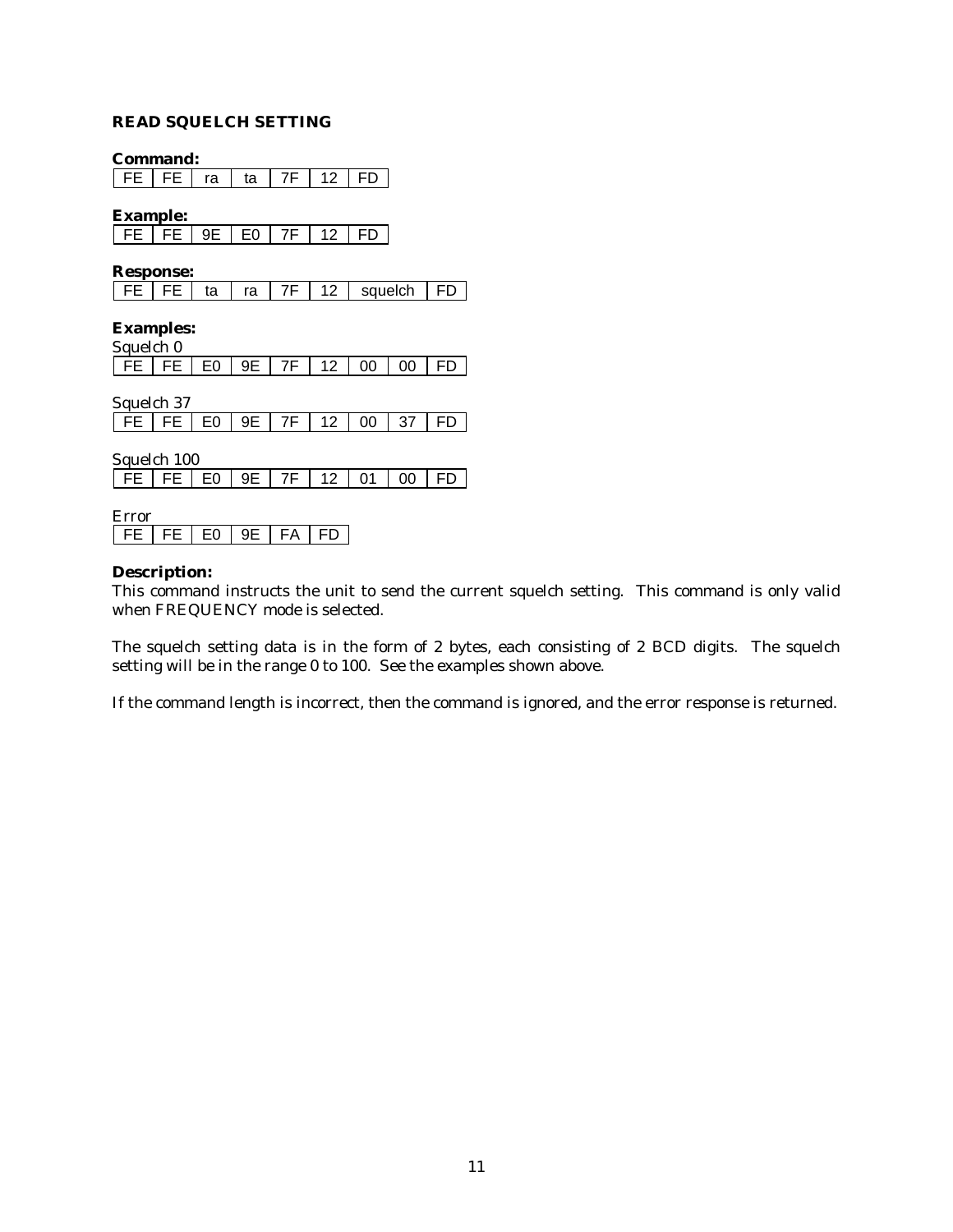## **WRITE SQUELCH SETTING**

#### **Command:**

FE FE ra ta 7F 13 squelch FD

**Examples:**

| Squelch 0                           |  |  |  |  |
|-------------------------------------|--|--|--|--|
| FE FE 9E FE O F7F 1 13 1 00 1 00 FD |  |  |  |  |

Squelch 37 FE FE 9E E0 7F 13 00 37 FD

Squelch 100

| $FE$ FE 9E 60 7F 13 01 00 FD |  |  |  |  |  |  |  |
|------------------------------|--|--|--|--|--|--|--|
|------------------------------|--|--|--|--|--|--|--|

## **Response:**

|  |  | ta | ra | FB or FA | l FD |
|--|--|----|----|----------|------|
|--|--|----|----|----------|------|

## **Examples:**

OK

Error

|  | . . |  |  |
|--|-----|--|--|
|--|-----|--|--|

### **Description:**

This command selects the squelch setting. This command is only valid when FREQUENCY mode is selected.

The specified squelch setting data is in the form of 2 bytes, each consisting of 2 BCD digits. The specified squelch setting must be in the range 0 to 100. See the examples shown above.

If the command length is incorrect, or if the squelch setting data is not valid, then the command is ignored, and the error response is returned.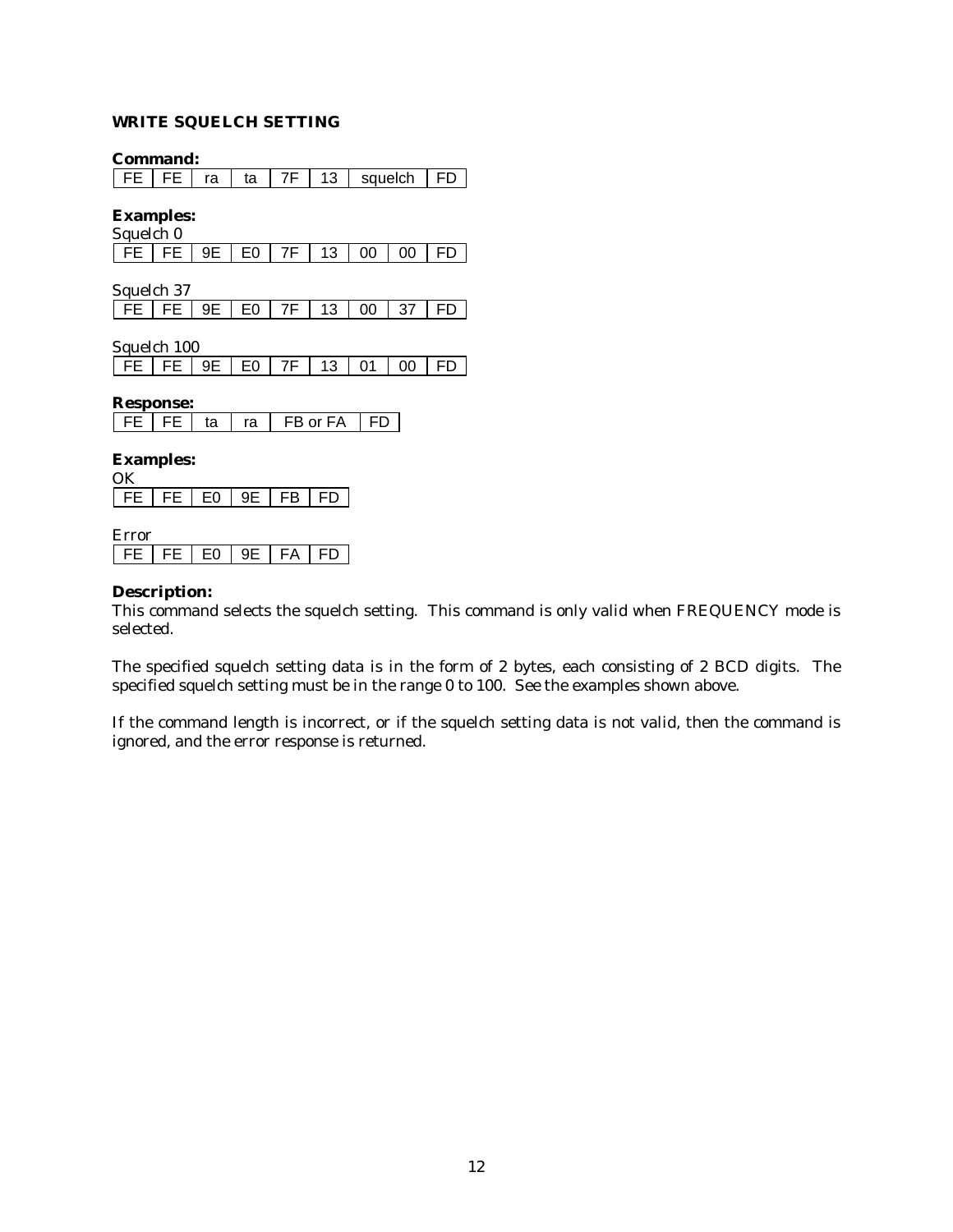## **READ CONFIGURATION**

**Command:**

| FE | FE | ra | ta | 7F | 20 | FD |

**Example:**

|  | - 21 |  | חר |  |
|--|------|--|----|--|
|  |      |  |    |  |

| <b>Response:</b> |           |    |    |                                                               |    |    |    |    |    |    |    |    |            |                                                     |
|------------------|-----------|----|----|---------------------------------------------------------------|----|----|----|----|----|----|----|----|------------|-----------------------------------------------------|
| FE               | <b>FE</b> | ta | ra | 7F                                                            | 20 | as | rs | pw | fm | fd | ap | bp | vb         | FD                                                  |
| as               |           |    |    | indicates the current AUTO STORE setting as follows:          |    |    |    |    |    |    |    |    | 00:<br>01: | <b>Disabled</b><br>Enabled                          |
| rs               |           |    |    | indicates the current RESOLUTION setting as follows:          |    |    |    |    |    |    |    |    | 00:<br>01: | 1 kHz (FAST)<br>100 Hz (SLOW)                       |
| pw               |           |    |    | indicates the current MIN PULSE WIDTH setting as follows: 00: |    |    |    |    |    |    |    |    | 01:<br>02: | 500 uS (SLOW)<br>1300 uS (MEDIUM)<br>8300 uS (FAST) |
| fm               |           |    |    | indicates the current FILTER MODE setting as follows:         |    |    |    |    |    |    |    |    | 00:<br>01: | <b>Disabled</b><br>Enabled                          |
| fd               |           |    |    | indicates the current FREQ DISPLAY setting as follows:        |    |    |    |    |    |    |    |    | 00:<br>01: | Measured<br>Channel                                 |
| ap               |           |    |    | indicates the current AUTO POWER OFF setting as follows:      |    |    |    |    |    |    |    |    | 00:<br>01: | <b>Disabled</b><br>Enabled                          |
| bp               |           |    |    | indicates the current BEEPER setting as follows:              |    |    |    |    |    |    |    |    | 00:<br>01: | <b>Disabled</b><br>Enabled                          |
| vb               |           |    |    | indicates the current VIBRATOR setting as follows:            |    |    |    |    |    |    |    |    | 00:<br>01: | <b>Disabled</b><br>Enabled                          |

#### **Examples:**

AUTO STORE = Disabled, RESOLUTION = 1 kHz (FAST), MIN PULSE WIDTH = 500 uS (SLOW), FILTER MODE = Enabled, FREQ DISPLAY = Channel, AUTO POWER OFF = Disabled, BEEPER = Disabled, VIBRATOR = Disabled FE FE E0 9E 7F 20 00 00 00 01 01 00 00 00 FD

AUTO STORE = Enabled, RESOLUTION = 100 Hz (SLOW), MIN PULSE WIDTH = 1300 uS (MEDIUM), FILTER MODE = Disabled, FREQ DISPLAY = Measured, AUTO POWER OFF = Enabled, BEEPER = Enabled, VIBRATOR = Disabled FE FE E0 9E 7F 20 01 01 01 00 00 01 01 00 FD

AUTO STORE = Enabled, RESOLUTION = 100 Hz (SLOW), MIN PULSE WIDTH = 8300 uS (FAST), FILTER MODE = Disabled, FREQ DISPLAY = Measured, AUTO POWER OFF = Enabled, BEEPER = Disabled, VIBRATOR = Enabled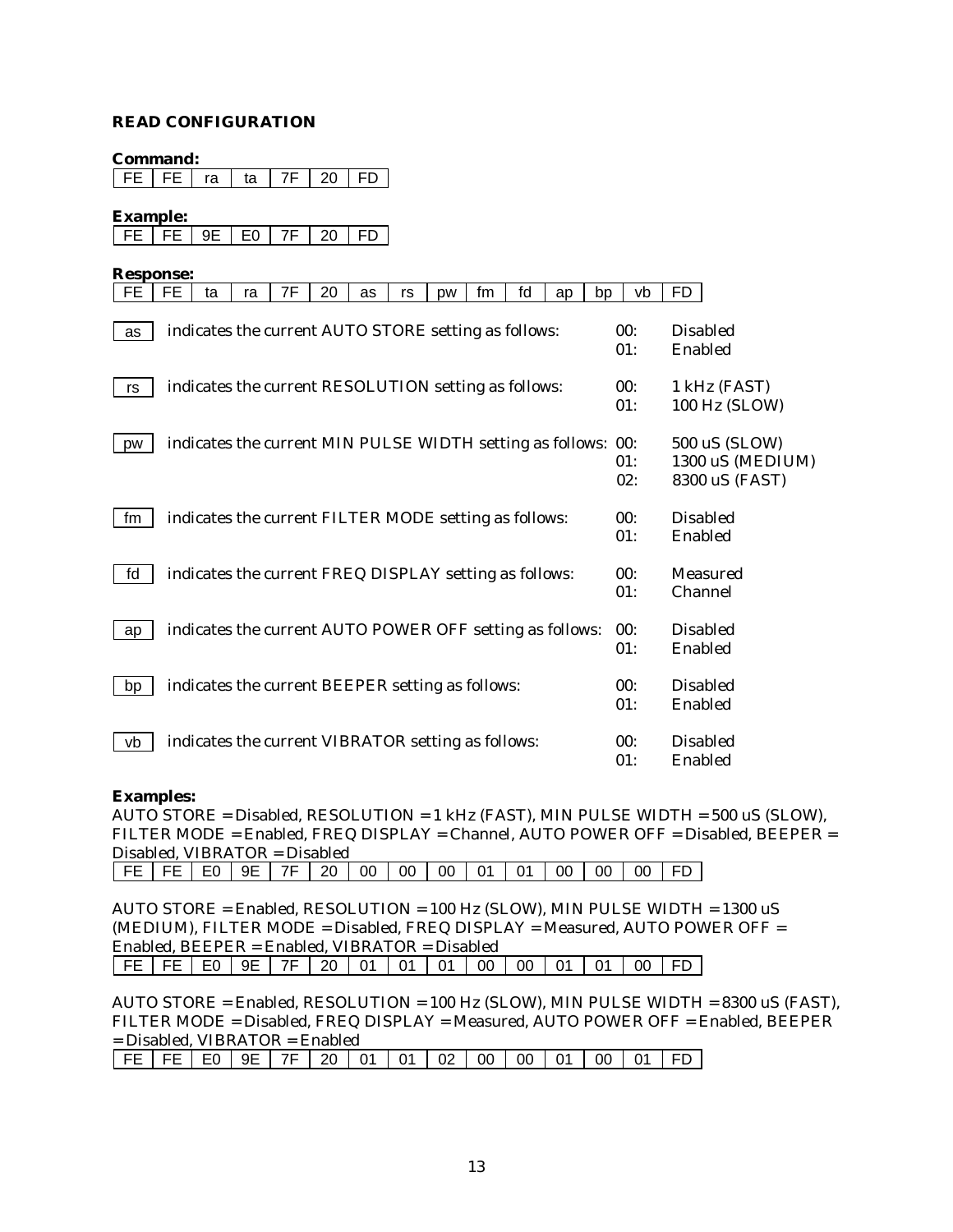| <b>rror</b> |    |  |    |  |
|-------------|----|--|----|--|
|             | ᄂᄂ |  | ٠Δ |  |

## **Description:**

This command instructs the unit to send the current configuration data.

The configuration data is in the form of 8 bytes, each consisting of 2 BCD digits, and specifies the settings of the various configuration parameters. See the examples shown above.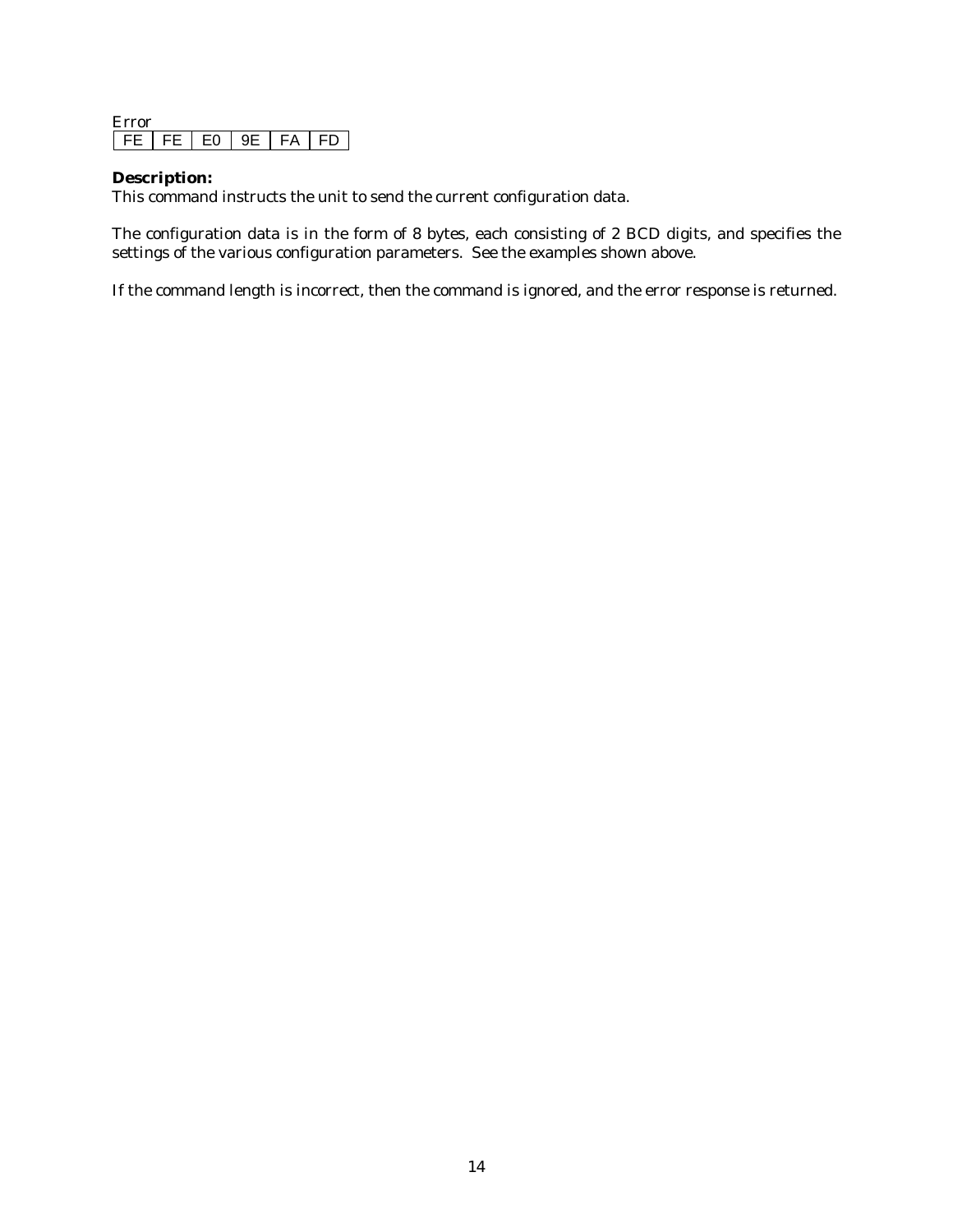## **WRITE CONFIGURATION**

| <b>Command:</b> |
|-----------------|
|-----------------|

| <b>FE</b> | <b>FE</b> | ra | ta | 7F                                                            | 21 | as | rs | pw | fm | fd | ap | bp | vb         | FD                                                  |
|-----------|-----------|----|----|---------------------------------------------------------------|----|----|----|----|----|----|----|----|------------|-----------------------------------------------------|
| as        |           |    |    | indicates the desired AUTO STORE setting as follows:          |    |    |    |    |    |    |    |    | 00:<br>01: | <b>Disabled</b><br>Enabled                          |
| rs        |           |    |    | indicates the desired RESOLUTION setting as follows:          |    |    |    |    |    |    |    |    | 00:<br>01: | 1 kHz (FAST)<br>100 Hz (SLOW)                       |
| pw        |           |    |    | indicates the desired MIN PULSE WIDTH setting as follows: 00: |    |    |    |    |    |    |    |    | 01:<br>02: | 500 uS (SLOW)<br>1300 uS (MEDIUM)<br>8300 uS (FAST) |
| fm        |           |    |    | indicates the desired FILTER MODE setting as follows:         |    |    |    |    |    |    |    |    | 00:<br>01: | <b>Disabled</b><br>Enabled                          |
| fd        |           |    |    | indicates the desired FREQ DISPLAY setting as follows:        |    |    |    |    |    |    |    |    | 00:<br>01: | Measured<br>Channel                                 |
| ap        |           |    |    | indicates the desired AUTO POWER OFF setting as follows:      |    |    |    |    |    |    |    |    | 00:<br>01: | <b>Disabled</b><br>Enabled                          |
| bp        |           |    |    | indicates the current BEEPER setting as follows:              |    |    |    |    |    |    |    |    | 00:<br>01: | <b>Disabled</b><br>Enabled                          |
| vb        |           |    |    | indicates the current VIBRATOR setting as follows:            |    |    |    |    |    |    |    |    | 00:<br>01: | <b>Disabled</b><br>Enabled                          |

#### **Examples:**

AUTO STORE = Disabled, RESOLUTION = 1 kHz (FAST), MIN PULSE WIDTH = 500 uS (SLOW), FILTER MODE = Enabled, FREQ DISPLAY = Channel, AUTO POWER OFF = Disabled, BEEPER = Disabled, VIBRATOR = Disabled

FE FE 9E E0 7F 21 00 00 00 01 01 00 00 00 FD

AUTO STORE = Enabled, RESOLUTION = 100 Hz (SLOW), MIN PULSE WIDTH = 1300 uS (MEDIUM), FILTER MODE = Disabled, FREQ DISPLAY = Measured, AUTO POWER OFF = Enabled, BEEPER = Enabled, VIBRATOR = Disabled FE FE 9E E0 7F 21 01 01 01 00 00 01 01 00 FD

AUTO STORE = Enabled, RESOLUTION = 100 Hz (SLOW), MIN PULSE WIDTH = 8300 uS (FAST), FILTER MODE = Disabled, FREQ DISPLAY = Measured, AUTO POWER OFF = Enabled, BEEPER = Disabled, VIBRATOR = Enabled

FE FE 9E E0 7F 21 01 01 02 00 00 01 00 01 FD

#### **Response:**

FE FE ta ra FB or FA FD

## **Example:**

OK FE FE E0 9E FB FD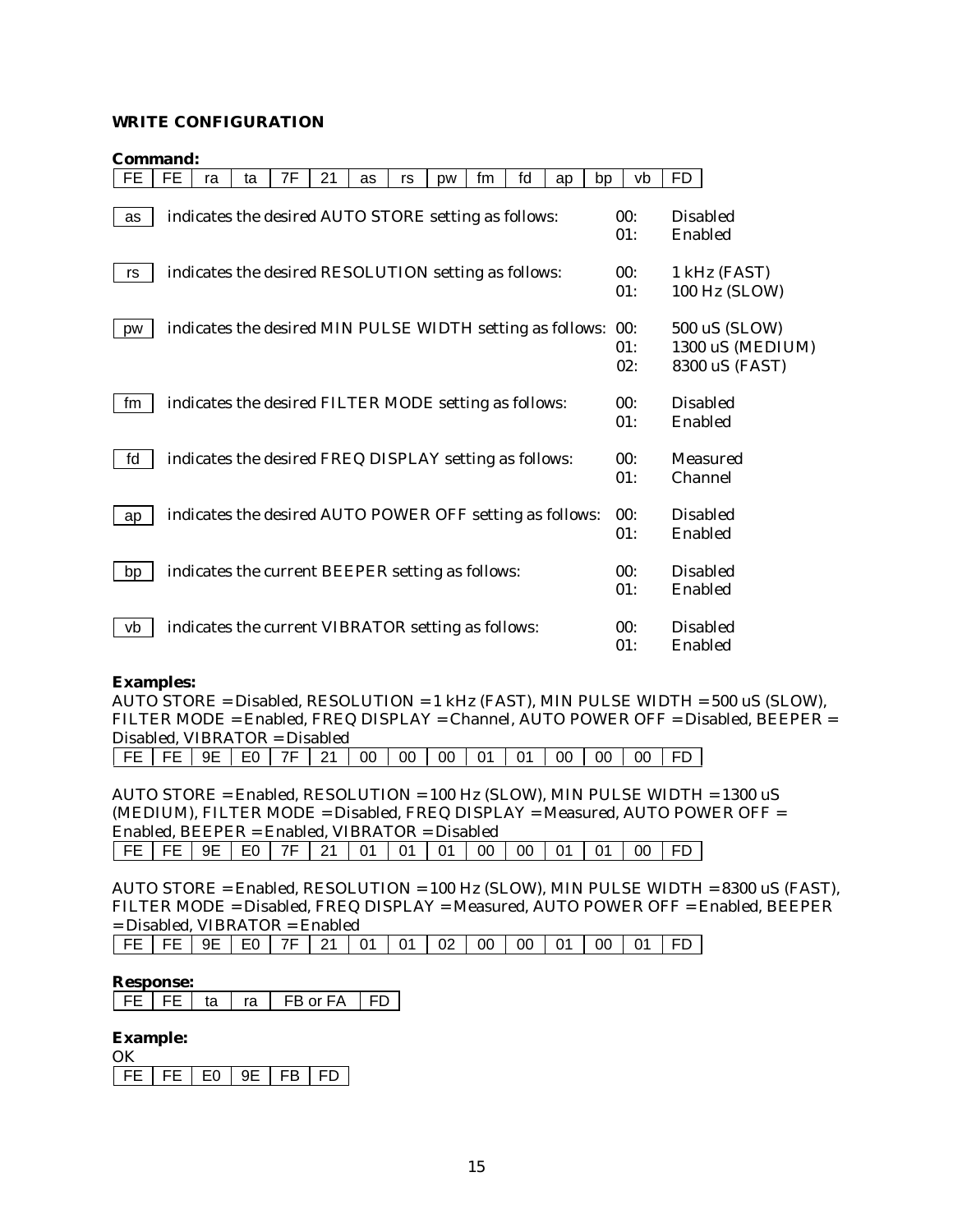| rror |   |    |  |
|------|---|----|--|
| . .  | ┍ | FΑ |  |

## **Description:**

This command selects the configuration data.

The configuration data is in the form of 8 bytes, each consisting of 2 BCD digits, and specifies the settings of the various configuration parameters. See the examples shown above.

If the command length is incorrect, or if any of the configuration parameters is invalid, then the command is ignored, and the error response is returned.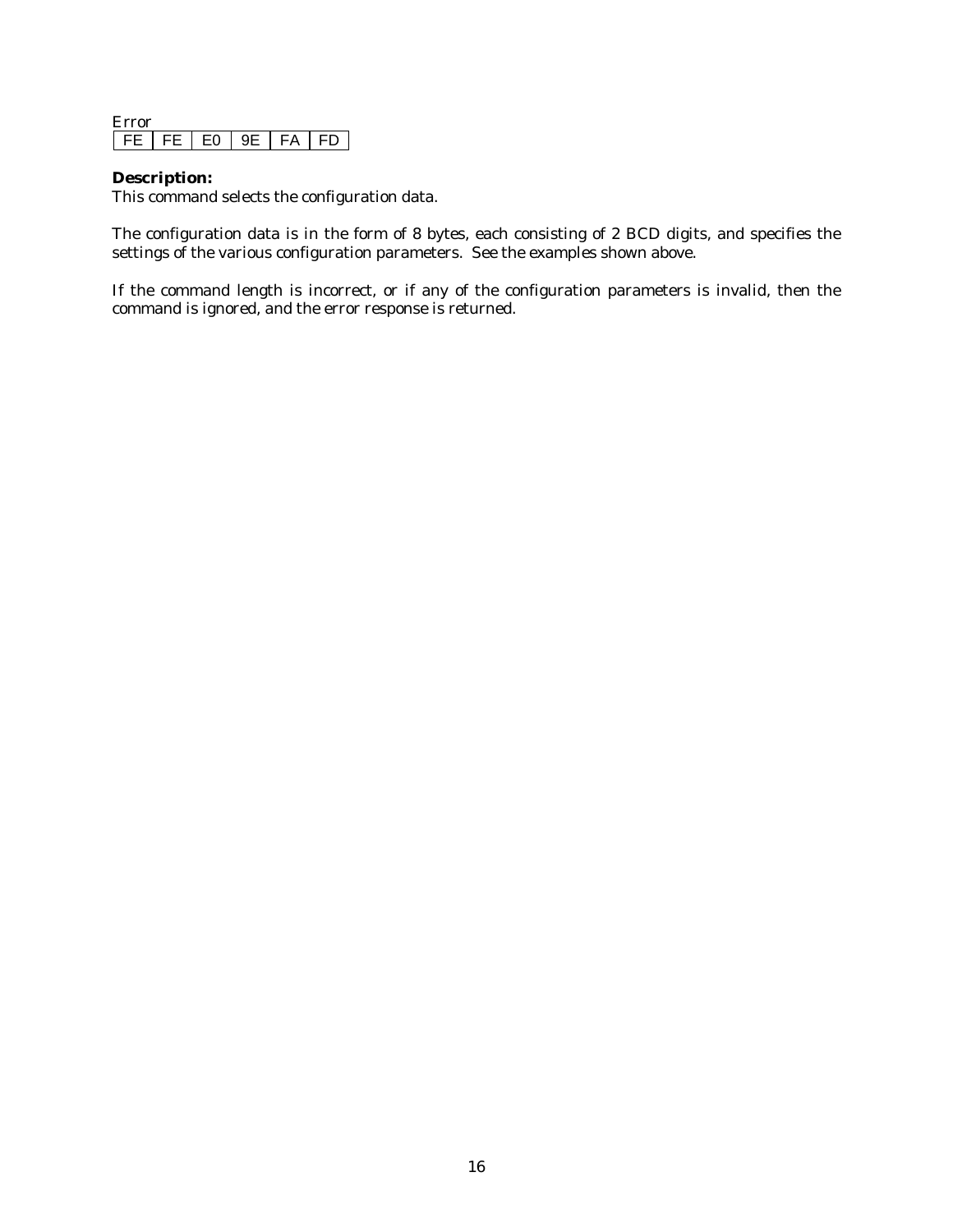## **READ FREQUENCY MEMORY**

| Command:                   |    |    |                |    |                 |          |           |    |
|----------------------------|----|----|----------------|----|-----------------|----------|-----------|----|
| FE                         | FE | ra | ta             | 7F | 22 <sub>2</sub> | memory   | FD        |    |
|                            |    |    |                |    |                 |          |           |    |
| <b>Examples:</b>           |    |    |                |    |                 |          |           |    |
| <b>Memory location 000</b> |    |    |                |    |                 |          |           |    |
| FE.                        | FE | 9E | E0             | 7F | 22              | 00<br>00 | FD        |    |
|                            |    |    |                |    |                 |          |           |    |
| <b>Memory location 563</b> |    |    |                |    |                 |          |           |    |
| FE                         | FE | 9E | E <sub>0</sub> | 7F | 22              | 63<br>05 | FD        |    |
|                            |    |    |                |    |                 |          |           |    |
| <b>Memory location 999</b> |    |    |                |    |                 |          |           |    |
| FE                         | FE | 9E | E0             | 7F | 22              | 09<br>99 | FD        |    |
|                            |    |    |                |    |                 |          |           |    |
| <b>Response:</b>           |    |    |                |    |                 |          |           |    |
| FE.                        | FE | ta | ra             | 7F | 22              |          | frequency | FD |
|                            |    |    |                |    |                 |          |           |    |
| <b>Examples:</b>           |    |    |                |    |                 |          |           |    |

| 162.550000 MHz                             |  |  |  |  |  |  |  |  |     |  |  |
|--------------------------------------------|--|--|--|--|--|--|--|--|-----|--|--|
| FE   FE   E0   9E   7F   22   00   00   55 |  |  |  |  |  |  |  |  | 62. |  |  |
|                                            |  |  |  |  |  |  |  |  |     |  |  |

| 1045.725000 MHz                                      |  |  |  |  |  |  |  |  |  |  |      |
|------------------------------------------------------|--|--|--|--|--|--|--|--|--|--|------|
| FE   FE   E0   9E   7F   22   00   50   72   45   10 |  |  |  |  |  |  |  |  |  |  | l FD |

Error FE FE E0 9E FA FD

## **Description:**

This command instructs the unit to send the frequency stored in the specified memory location.

The specified memory location data is in the form of 2 bytes, each consisting of 2 BCD digits. The specified memory location must be in the range 0 to 999. The frequency data is in the form of 5 bytes, each consisting of 2 BCD digits. The order of the 10 BCD digits is as follows: 10 Hz digit, 1 Hz digit, 1 kHz digit, 100 Hz digit, 100 kHz digit, 10 kHz digit, 10 MHz digit, 1 MHz digit, 1 GHz digit, 100 MHz digit. See the examples shown above.

If the command length is incorrect, or if the specified memory location is not in the range 0 to 999, then the command is ignored, and the error response is returned.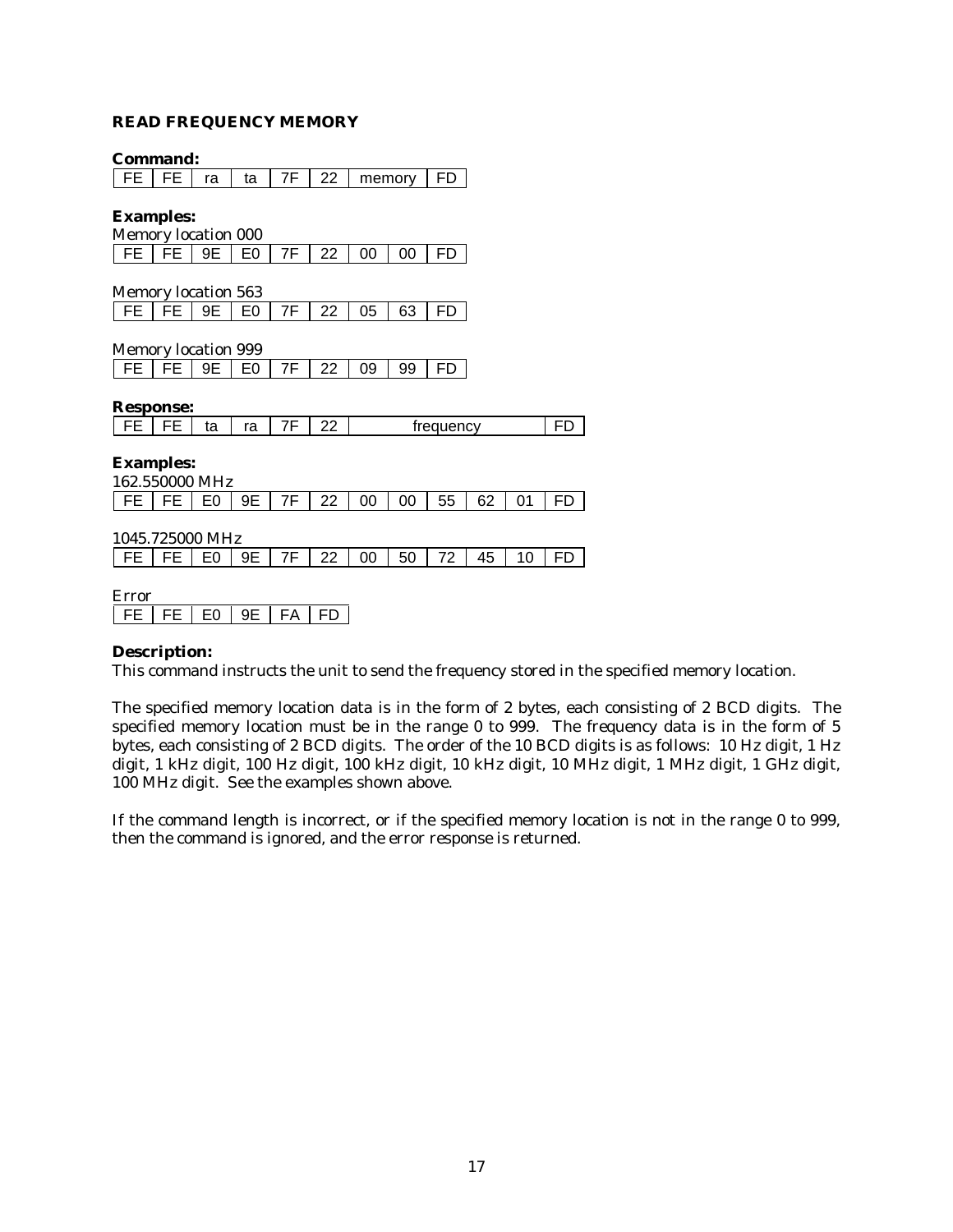## **READ HITS MEMORY**

|                  | <b>Command:</b>            |    |    |    |    |    |        |    |           |
|------------------|----------------------------|----|----|----|----|----|--------|----|-----------|
| FE               | FE                         | ra | ta | 7F | 23 |    | memory | FD |           |
| <b>Examples:</b> | Memory location 000        |    |    |    |    |    |        |    |           |
| FE               | FE                         | 9Ε | E0 | 7F | 23 | 00 | 00     | FD |           |
|                  | <b>Memory location 563</b> |    |    |    |    |    |        |    |           |
| <b>FE</b>        | FE                         | 9Ε | E0 | 7F | 23 | 05 | 63     | FD |           |
|                  | <b>Memory location 999</b> |    |    |    |    |    |        |    |           |
| <b>FE</b>        | FE                         | 9Ε | E0 | 7F | 23 | 09 | 99     | FD |           |
|                  | <b>Response:</b>           |    |    |    |    |    |        |    |           |
| <b>FE</b>        | FE                         | ta | ra | 7F | 23 |    | hits   |    | FD        |
| 214 Hits         | <b>Examples:</b>           |    |    |    |    |    |        |    |           |
| FE               | FE                         | E0 | 9Ε | 7F | 23 | 00 | 02     | 14 | <b>FD</b> |
|                  | 21,583 Hits                |    |    |    |    |    |        |    |           |
| FE               | FE                         | E0 | 9Ε | 7F | 23 | 02 | 15     | 83 | <b>FD</b> |
| Error            |                            |    |    |    |    |    |        |    |           |
| FE               | FE                         | E0 | 9Ε | FA | FD |    |        |    |           |

## **Description:**

This command instructs the unit to send the number of hits stored in the specified memory location.

The specified memory location data is in the form of 2 bytes, each consisting of 2 BCD digits. The specified memory location must be in the range 0 to 999. The hits data is in the form of 3 bytes, each consisting of 2 BCD digits. The number of hits will be in the range 0 to 65,535. See the examples shown above.

If the command length is incorrect, or if the specified memory location is not in the range 0 to 999, then the command is ignored, and the error response is returned.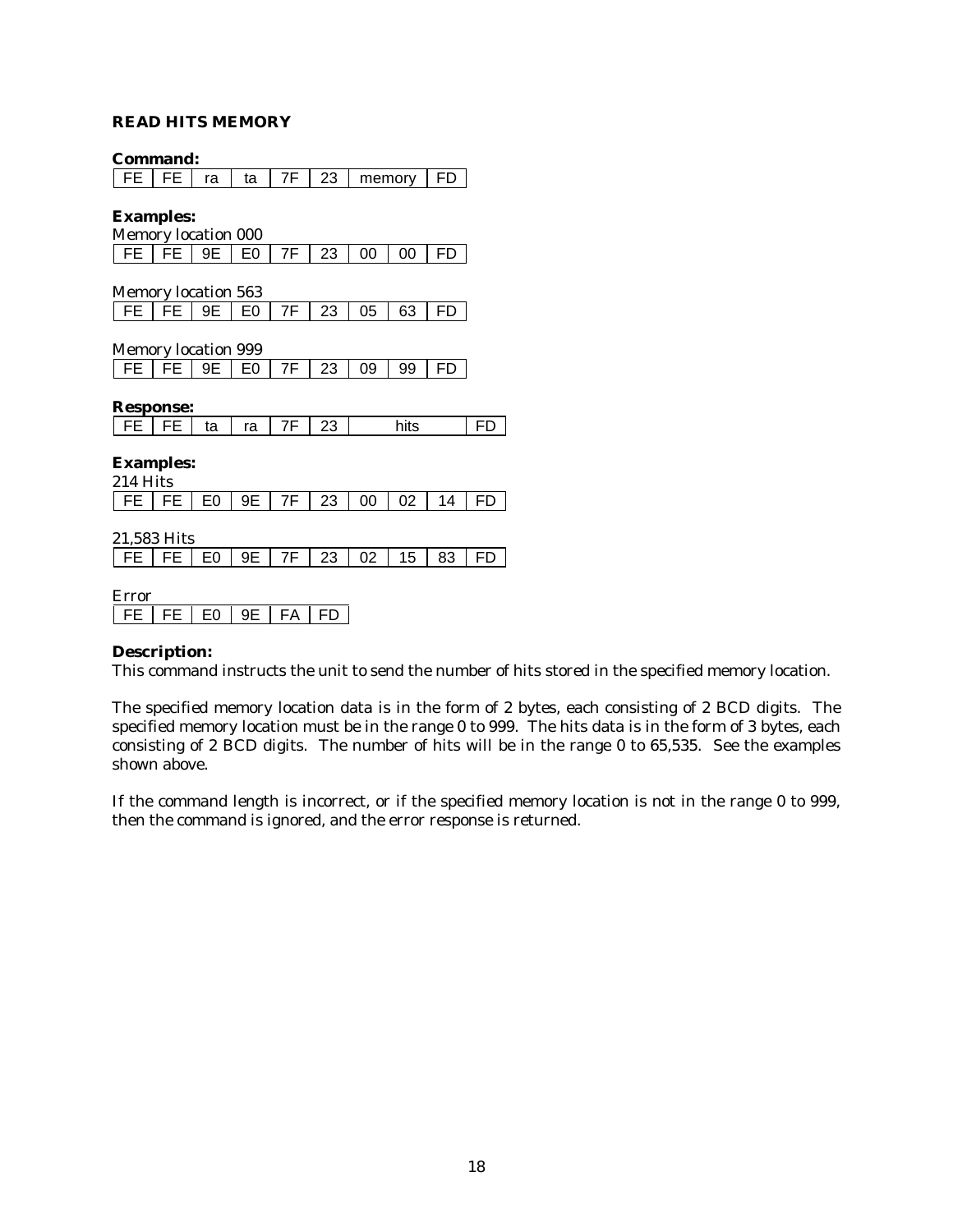## **CLEAR MEMORY**

**Command:**

FE FE ra ta 7F 24 FD

**Example:**

|  |  |  | $\lambda$ |  |
|--|--|--|-----------|--|
|  |  |  |           |  |

**Response:**

|  |  | ta | ra | FB or FA | I FD. |
|--|--|----|----|----------|-------|
|--|--|----|----|----------|-------|

**Example:**  $\overline{OK}$ 

| . |     |    |    |  |
|---|-----|----|----|--|
|   | F٨. | ıг | FR |  |

| H I II |    |    |  |
|--------|----|----|--|
|        | F٨ | Ч⊃ |  |

## **Description:**

This command clears all frequency and hits memory locations.

Once this command is executed, all memory locations are set to zero. This command has the same effect as clearing the memory from the front panel.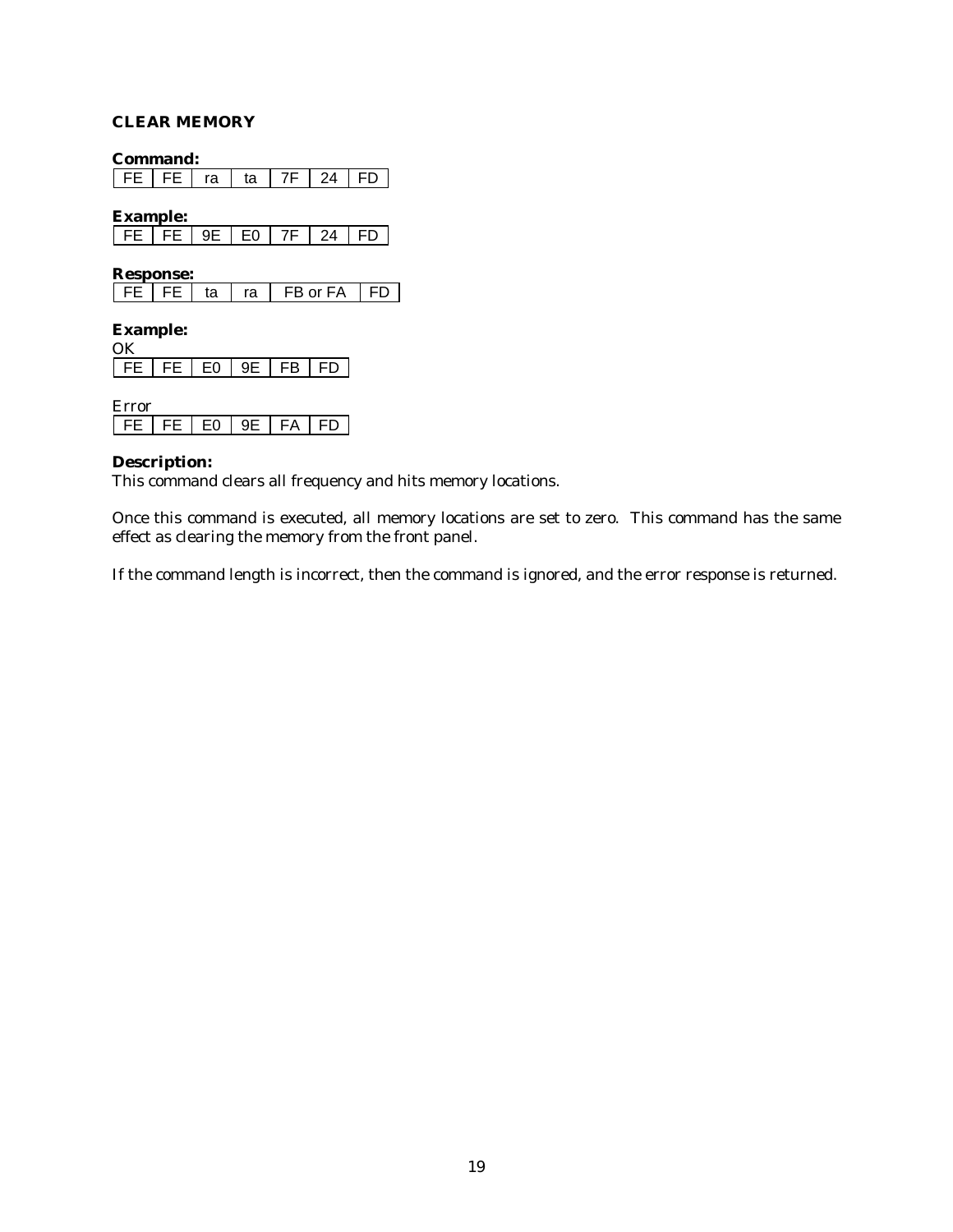## **WRITE FREQUENCY MEMORY**

#### **Command:**

FE FE ra ta 7F 25 frequency FD

**Examples:**

| 162.550000 MHz |  |  |  |  |  |  |  |  |                                                           |  |  |
|----------------|--|--|--|--|--|--|--|--|-----------------------------------------------------------|--|--|
|                |  |  |  |  |  |  |  |  | FE   FE   9E   E0   7F   25   00   00   55   62   01   FD |  |  |

1045.725000 MHz

FE FE 9E E0 7F 25 00 50 72 45 10 FD

### **Response:**

| ʻа<br>ю | FB or FA |
|---------|----------|
|---------|----------|

#### **Example:**  $\alpha$

| $\cdots$ |    |              |    |  |
|----------|----|--------------|----|--|
|          | E٥ | ∩⊏<br>– en m | FR |  |

| rror |  |  |  |    |  |  |  |
|------|--|--|--|----|--|--|--|
| . .  |  |  |  | ٠Δ |  |  |  |

#### **Description:**

This command writes a frequency to the next available memory location. The corresponding number of hits is set to zero, to indicate that the frequency was uploaded instead of captured.

The frequency data is in the form of 5 bytes, each consisting of 2 BCD digits. The order of the 10 BCD digits is as follows: 10 Hz digit, 1 Hz digit, 1 kHz digit, 100 Hz digit, 100 kHz digit, 10 kHz digit, 10 MHz digit, 1 MHz digit, 1 GHz digit, 100 MHz digit. See the examples shown above.

If the command length is incorrect, or if all memory locations are full, then the command is ignored, and the error response is returned.